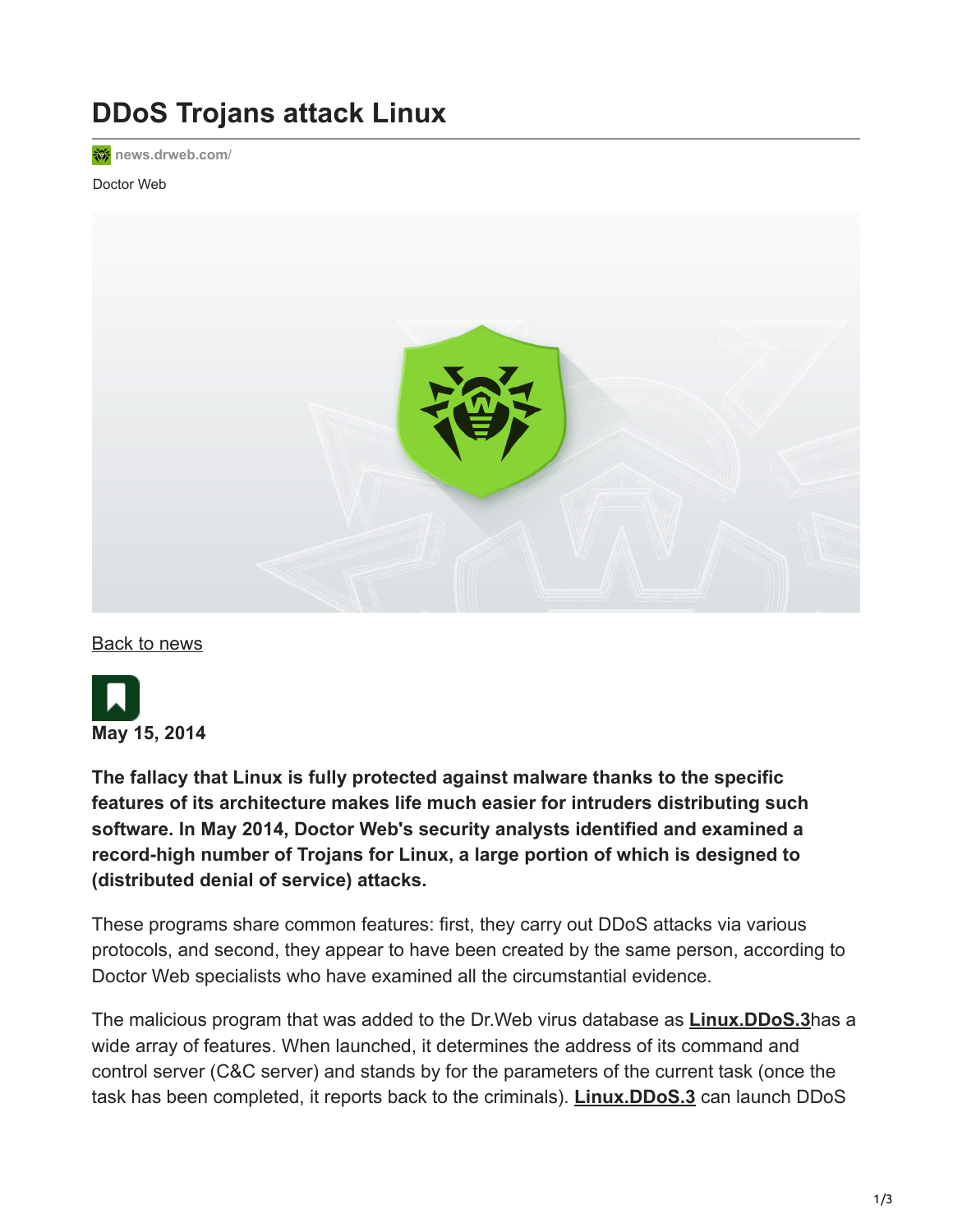attacks on the specified server over the TCP/IP (TCP flood) and UDP (UDP flood) protocols. It can also send DNS requests to enhance the effectiveness of the attacks (DNS Amplification).

Another modification of the threat, dubbed **[Linux.DDoS.22](https://vms.drweb.com/search/?q=Linux.DDoS.22&lng=en)**, targets Linux ARM distributions, while **[Linux.DDoS.24](https://vms.drweb.com/search/?q=Linux.DDoS.24&lng=en)** can infect servers and desktops running 32-bit versions of Ubuntu and CentOS. The Trojan **[Linux.DDoS.24](https://vms.drweb.com/search/?q=Linux.DDoS.24&lng=en)**installs in the system as pktmake and modifies the startup scripts so that it will be launched automatically. Once launched, it also collects system hardware information, including the CPU type and available memory, and sends it in encrypted form to the C&C server belonging to the cybercriminals. The main purpose of this malware is to perform DDoS attacks upon command by the remote host.

Another group of threats to Linux, studied by Doctor Web's security researchers this month, includes **[Linux.DnsAmp.1](https://vms.drweb.com/search/?q=Linux.DnsAmp.1&lng=en)**, **[Linux.DnsAmp.2](https://vms.drweb.com/search/?q=Linux.DnsAmp.2&lng=en)**, **[Linux.DnsAmp.3](https://vms.drweb.com/search/?q=Linux.DnsAmp.3&lng=en)**, **[Linux.DnsAmp.4](https://vms.drweb.com/search/?q=Linux.DnsAmp.4&lng=en)** and **[Linux.DnsAmp.5](https://vms.drweb.com/search/?q=Linux.DnsAmp.5&lng=en)**. Some malware of the Linux.DnsAmp family communicates with two control servers and can infect both 32- (**[Linux.DnsAmp.1](https://vms.drweb.com/search/?q=Linux.DnsAmp.1&lng=en)**, **[Linux.DnsAmp.3](https://vms.drweb.com/search/?q=Linux.DnsAmp.3&lng=en)**, **[Linux.DnsAmp.5](https://vms.drweb.com/search/?q=Linux.DnsAmp.5&lng=en)**) and 64-bit (**[Linux.DnsAmp.2](https://vms.drweb.com/search/?q=Linux.DnsAmp.2&lng=en)**, **[Linux.DnsAmp.4](https://vms.drweb.com/search/?q=Linux.DnsAmp.4%20&lng=en)** ) versions of Linux. Like other members of this class of DDoS Trojans, **[Linux.DnsAmp](https://vms.drweb.com/search/?q=Linux.DnsAmp&lng=en)** modifies the start-up scripts, collects and sends to the remote server the infected machine's configuration information (OS version, CPU, amount of free memory and swap file) and then waits for commands. Trojans of this family have the following features:

- SYN Flood (sending SYN requests to the target node to render it non-responsive).
- UDP flood (the Trojan makes sure that the remote host responds to requests and attempts to send 1,000 UDP packets to the target host).
- Ping Flood (an ICMP echo request that uses the PID of the process as the identifier and 0xA1B0A1B0 as data is dispatched to incapacitate the target).
- DNS Amplification
- NTP Amplification is implemented in various versions of the Trojan but remains unused.

Also upon command by a remote server, **[Linux.DnsAmp](https://vms.drweb.com/search/?q=Linux.DnsAmp&lng=en)** can write information into the log file, repeat the attack or update itself.

The Trojans **[Linux.DnsAmp.3](https://vms.drweb.com/search/?q=Linux.DnsAmp.3&lng=en)**(for 32-bit versions of Linux) and **[Linux.DnsAmp.4](https://vms.drweb.com/search/?q=Linux.DnsAmp.4&lng=en)**(for 64-bit Linux distributions) are modifications of the first version of Linux.DnsAmp with a limited set of features. In fact, these Trojan modifications can perform only three commands from the C&C server: start a DDoS attack, stop the attack and save the log file. It should be noted that many of the malware programs mentioned above connect to the same control servers.

Finally, we need to mention a malicious program for ARM-compatible Linux distributions that has been dubbed **[Linux.Mrblack](https://vms.drweb.com/search/?q=Linux.Mrblack&lng=en)**. This Trojan is also designed to perform DDoS attacks via TCP/IP and HTTP. It features a fairly primitive design and, like other similar threats, acts on control server commands.